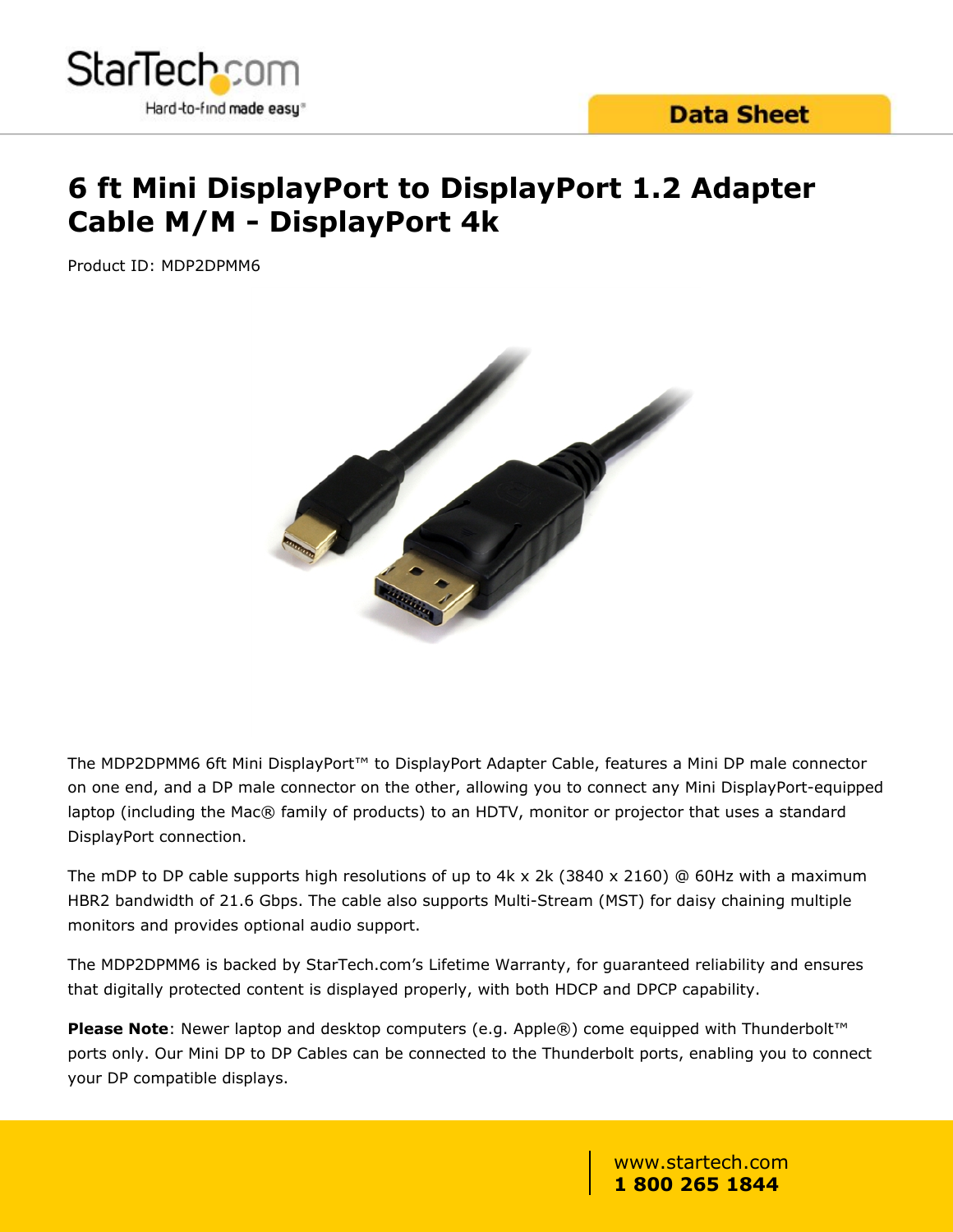

### **Data Sheet**

#### **Certifications, Reports and Compatibility**





#### **Applications**

• Connect a DisplayPort monitor or projector to devices equipped with a Mini DisplayPort connection port

#### **Features**

- High-resolution support of up to 4k x 2k
- Support for High Bit Rate 2 (HBR2) bandwidth of up to 21.6 Gbps
- Compatible with PC, Mac and Microsoft® Surface™
- Designed and manufactured to DisplayPort 1.2 standards
- Backward compatible with DisplayPort 1.1
- Supports the DPCP (DisplayPort Content Protection) standard in addition to HDCP
- Gold-plated connectors